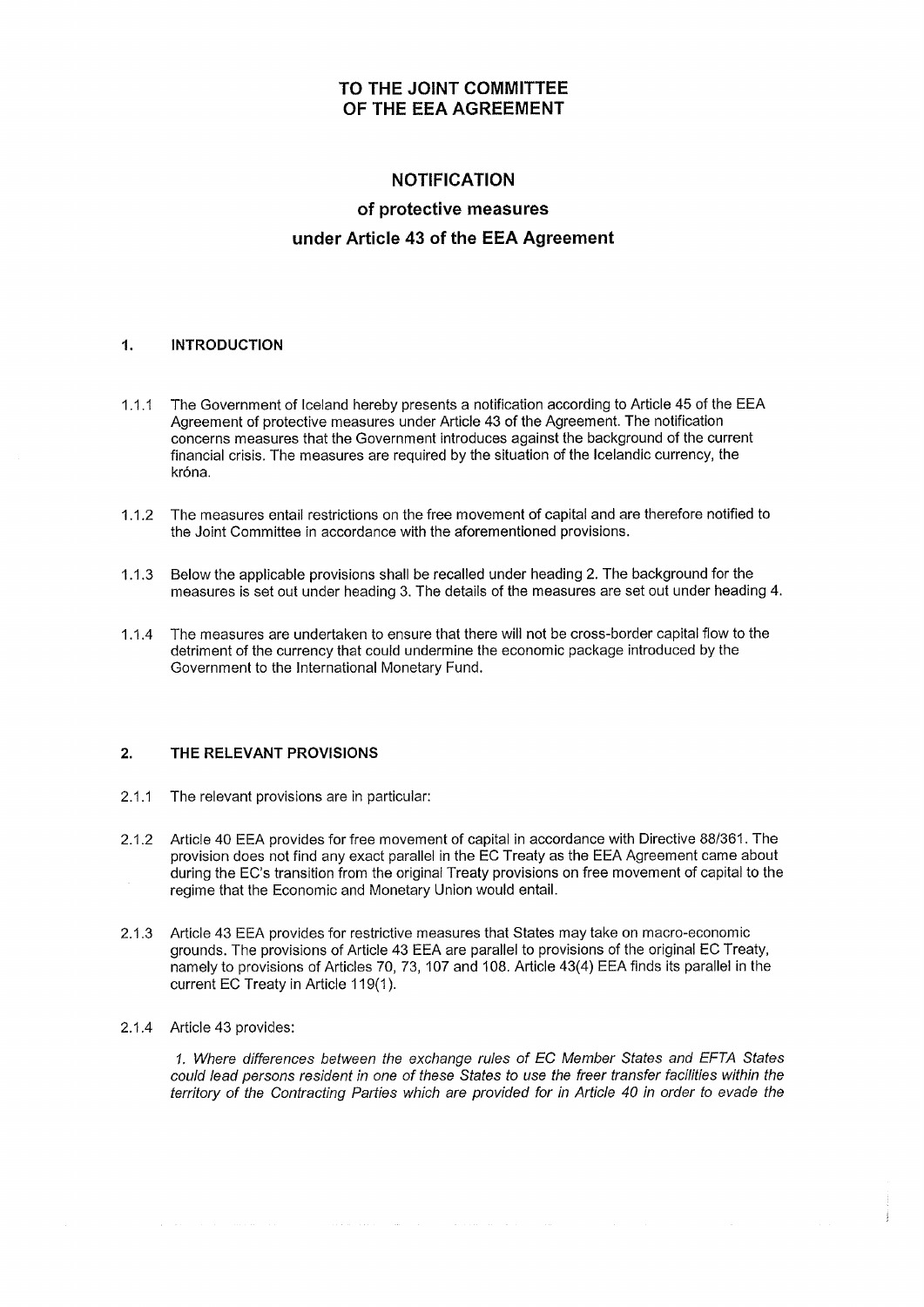rules of one of fhese Sfafes concerning the movement of capital to or from third countries, the Contracting Party concerned may take appropriate measures to overcome these difficulties.

2. If movements of capital lead to disturbances in the functioning of the capital market in any EC Member Sfafe or EFTA State, the Contracting Party concerned may take protective measures in the field of capital movements.

3. tf the competent authorities of a Contracting Party make an alteration in the rate of exchange which seriously distorts conditions of competition, the other Contracting Parties may take, for a strictly limited period, the necessary measures in order to counter the consequences of such alteration.

4. Where an EC Member State or an EFTA State is in difficulties, or is seriously threatened with difficulties, as regards its balance of payments either as a result of an overall disequilibrium in its balance of payments, or as a result of the type of currency at its disposal, and where such difficutties are líable in particular to jeopardíze the functioning of this Agreement, the Contracting Party concerned may take protective measures.

- 2.1.5 Articles 44 and 45 EEA contain the procedural provisions necessary to translate the provisions of Article 43 EEA into practice.
- 2.1.6 Articles 44 and 45 EEA provide:

#### Article 44

The Community, on the one hand, and the EFTA States, on the other, shall apply their internal procedures, as provided for in Protocol 18, to implement the provisions of Article 43.

#### Article 45

1. Decisions, opinions and recommendations related to the measures laid down in Article 43 shall be notified to the EEA Joínt Committee.

2. All measures shall be the subject of prior consultations and exchange of information within the EEA Joint Committee.

3. In the situation referred to in Article 43(2), the Contracting Party concerned may, however, on the grounds of secrecy and urgency take the measures, where this proves necessary, without prior consultations and exchange of information.

4. In the situation referred to in Article 43(4), where a sudden crisis in the balance of payments occurs and the procedures set out in paragraph 2 cannot be followed, the Contracting Party concerned may, as a precaution, take the necessary protective measures. Such measures must cause the least possible disturbance in the functioning of this Agreement and must not be wider in scope than is strictly necessary to remedy the sudden difficulties which have arisen.

5. When measures are taken in accordance with paragraphs 3 and 4, notice thereof shall be given at the latest by the date of their entry into farce, and the exchange of information and consultations as well as the notifications referred to in paragraph 1 shall take place as soon as possib/e thereafter.

- 2.1.7 Article 45(3) to (5) EEA are modelled upon Articles 73(2) and 109 of the original EC Treaty. The parallel provisions of the actual EC Treaty to Article 45(4) and (5) EEA are to be found in Article 120(1) and (2).
- 2.1 .8 Protocol 1S EEA, referred to in Article 44 EEA, stipulates the following:

For the Community, the procedures to be followed for the implementation of Article 43 of the Agreement are set out in the Treaty establishing the European Economic Community.

For the EFTA States, the procedures are set out in the agreement on a Standing Committee of the EFTA Sfafes and will cover the following elements: - An EFTA State which intends to take measures in accordance with Article 43 of the

Agreement shall in good time give notice thereof to the Standing Committee of the EFTA States.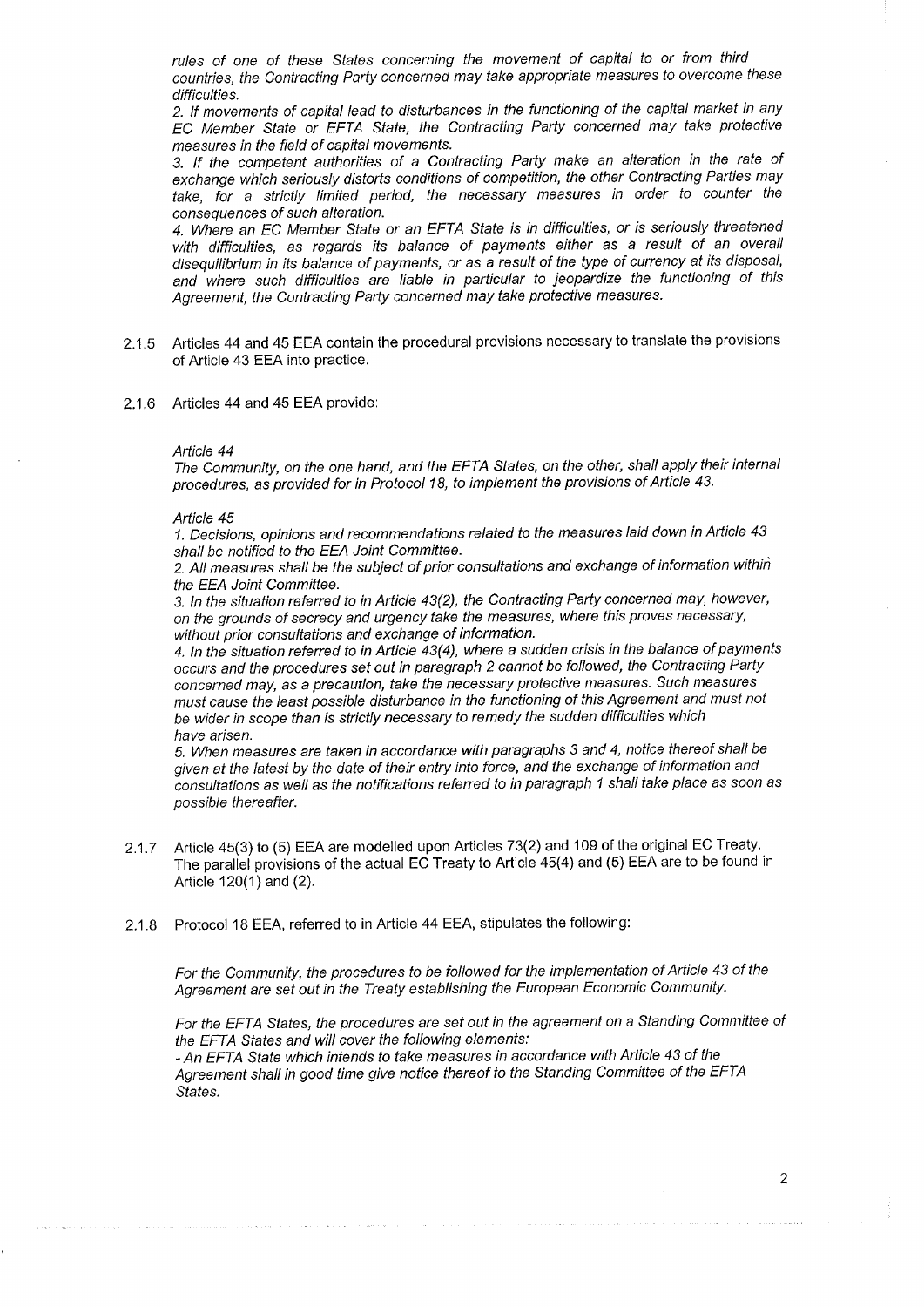- However, in case of secrecy or urgency, notice shall be given to the other EFTA States and to the Standing Committee of the EFTA States at the latest by the date of entry into force of the measures.

- The Standing Committee of the EFTA Sfafes shall examine the situation and deliver an opinion regarãing the introduction of the measures. lt shall keep the situatíon under review and may at any time make, by majority vote, recommendations regarding the possible amendment, suspension or abolition of the measures introduced or regarding any other measures to assist the EFTA State concerned to overcome its difficulties.

### 3. BACKGROUND

- 2.1.1 lceland's economy has been facing a banking crisis of extraordinary proportions which led to the collapse of lceland's three main banks, accounting for around 85 percent of the banking system, This precipitated an abrupt adjustment in key asset prices, while the onshore foreign exchange market dried up, and external payment systems have been severely disrupted. The economy is heading for a deep recession, a sharp rise in the fiscal deficit, and a dramatic surge in public sector debt--by about 80 percent of GDP--reflecting an unprecedented high fiscal cost of restructuring the banking system.
- g.1.2 The situation prompted the lcelandic Government to seek the assistance of the lnternational Monetary Fund (IMF). The Executive Board of the IMF approved Iceland's request for a two year stand-by arrangement on 19 November 2008. Iceland will receive USD 2.1 bn. from the IMF. Additional loans of up to USD 3 bn. have been secured from Denmark, Finland, Norway, Sweden, Russia and Poland. The Faroe lslands have furthermore announced that they will lend lceland USD 50 million.
- 3.1.3 ln response to the challenges, the authorities' program, supported by a stand-by arrangement and substantial access to IMF resources, has three key objectives: (i) to stabilize the exchange rate, (ii) to develop a comprehensive and collaborative strategy for bank restructuring, and (iii) to ensure medium-term fiscal sustainability.
- g.1.4 The immediate priority is to stabilize the lcelandic króna and set the stage for a gradual appreciation. During the run-up to the banking crisis, the króna depreciated precipitously, cuiminating, when the banks collapsed, in the shut-down of the on-shore foreign exchange market and a further sharp depreciation in the off-shore market. The depreciation and the attendant surge in inflation have severely strained household and corporate balance sheets because of the high share of foreign currency denominated and inflation-indexed debt.
- g.1.b The funds made available through the IMF will be used to support the currency. To this end, the program includes an appropriately tight monetary policy and restrictions on capital flows in the near term. This is considered to be necessary to prevent situations from arising in which the position of the currency will become untenable.

## 4. THE MEASURES

4.1.1 The measures made available to the Central Bank in an Act passed by Althingi today are the following:

"Notwithstanding the provisions of Article 2 of the Act and Article 9 of the Act on lnvestment by Non-residents in Business Enterprises, the Central Bank of lceland is authorised, until 30 November 2010, to adopt rules, subject to the agreement of the Minister of Business Affairs, which restrict or temporarily suspend any or all of the following categories of capital movements and related foreign exchange transactions, if the Bank considers that such movements of capital to and from the country would cause serious and significant instability in exchange rates and monetary issues:

1. Transactions with and the issue of securities, units in securities funds and investment funds, money-market instruments and other transferable financial instruments.